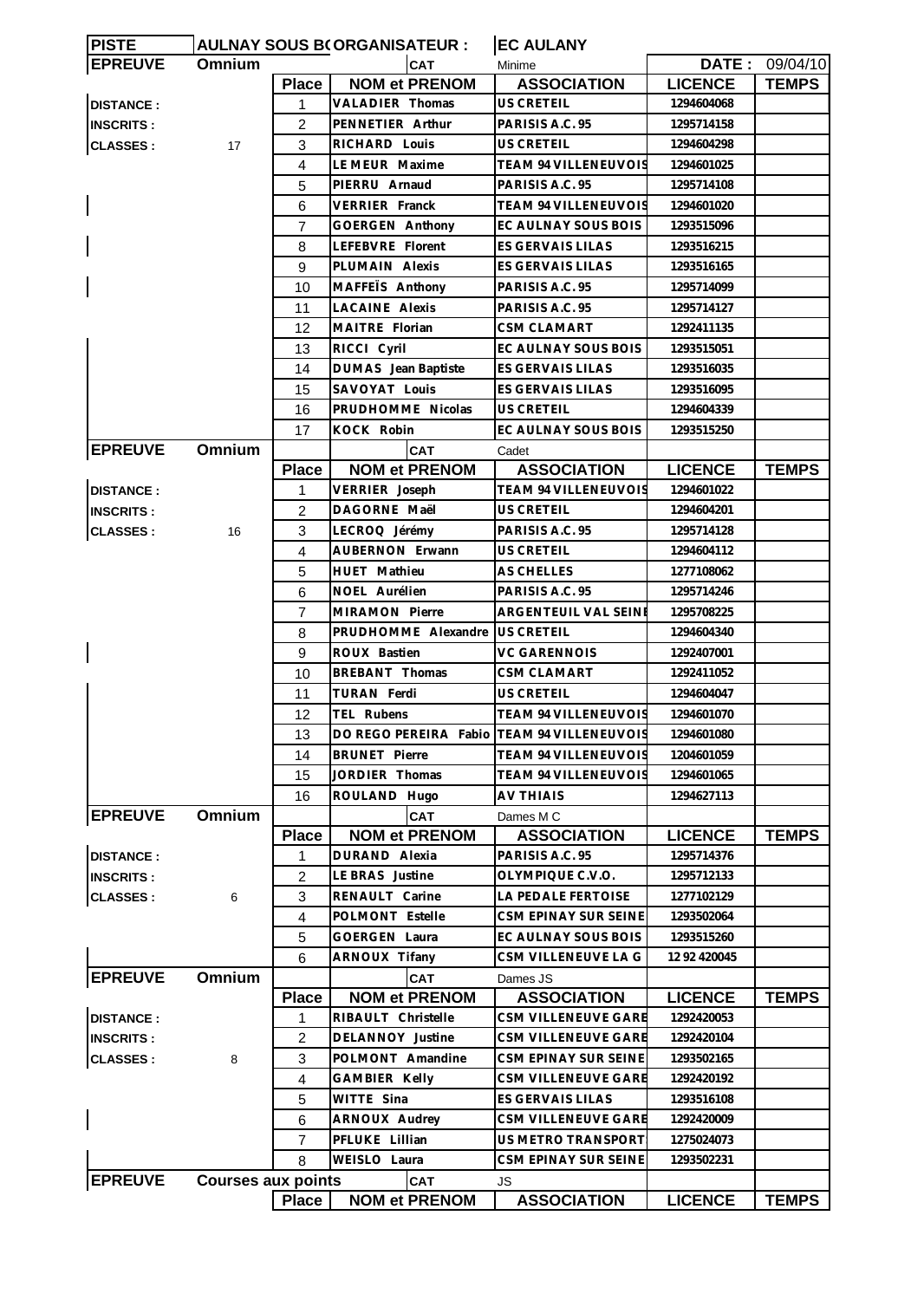| <b>DISTANCE:</b> |                          | 1              | BRESSON Jérémy          | <b>TEAM BONNAT</b>         | 1291309040     |              |
|------------------|--------------------------|----------------|-------------------------|----------------------------|----------------|--------------|
| <b>INSCRITS:</b> |                          | 2              | <b>BLANCHON Luc</b>     | ARGENTEUIL VAL SEINE       | 1295708143     |              |
| <b>CLASSES:</b>  | 18                       | 3              | NIAY François           | ARGENTEUIL VAL SEINE       | 1295708239     |              |
|                  |                          | $\overline{4}$ | DIRHEIMER Mickaël       | <b>ESC MEAUX</b>           | 1277101329     |              |
|                  |                          | 5              | MAFFETS Dany            | PARISIS A.C. 95            | 1295714100     |              |
|                  |                          | 6              | EDELIN Benjamin         | US CRETEIL                 | 1294604182     |              |
|                  |                          | $\overline{7}$ | GRENIER Vianney         | CSM VILLENEUVE GARE        | 1292420169     |              |
|                  |                          | 8              | DROLLEE Arnaud          | US CRETEIL                 | 1294604150     |              |
|                  |                          | 9              | MAITRE Cyril            | CSM CLAMART                | 1292411163     |              |
|                  |                          | 10             | LAPORTE Richard         | OLYMPIQUE C.V.O.           | 1295712267     |              |
|                  |                          | 11             | LEPAIN Sébastien        | <b>CSM PUTEAUX</b>         | 1292401270     |              |
|                  |                          | 12             | MEILLEUR Steeve         | ROUE D'OR CONFLANAI        | 1278210175     |              |
|                  |                          | 13             | <b>BORNET Alain</b>     | AS VARENNOISE              | 1277110092     |              |
|                  |                          | 14             | DUCHESNE Mickaël        | US CRETEIL                 | 1294604326     |              |
|                  |                          | 15             | BESSON Thibaud          | ARGENTEUIL VAL SEINE       | 1295708382     |              |
|                  |                          | 16             | DRAGONI Vincent         | <b>ESC MEAUX</b>           | 1277101343     |              |
|                  |                          | 17             | BERTOLDI Emmanuel       | EC AULNAY SOUS BOIS        | 1293515078     |              |
|                  |                          | 18             | DA CRUZ Aderito         | CSM VILLENEUVE GARE        | 1292420108     |              |
| <b>EPREUVE</b>   | <b>Elimination</b>       |                | <b>CAT</b>              | JS                         |                |              |
|                  |                          | <b>Place</b>   | <b>NOM et PRENOM</b>    | <b>ASSOCIATION</b>         | <b>LICENCE</b> | <b>TEMPS</b> |
| <b>DISTANCE:</b> |                          | 1              | BRESSON Jérémy          | <b>TEAM BONNAT</b>         | 1291309040     |              |
| <b>INSCRITS:</b> |                          | $\overline{c}$ | NIAY François           | ARGENTEUIL VAL SEINE       | 1295708239     |              |
| <b>CLASSES:</b>  | 38                       | 3              | MAFFETS Dany            | PARISIS A.C. 95            | 1295714100     |              |
|                  |                          | $\overline{4}$ | MEILLEUR Steeve         | ROUE D'OR CONFLANAI        | 1278210175     |              |
|                  |                          | 5              | CONORD Charlie          | US CRETEIL                 | 1294604235     |              |
|                  |                          | 6              | GRENIER Vianney         | CSM VILLENEUVE GARE        | 1292420169     |              |
|                  |                          | 7              | DA CRUZ Aderito         | CSM VILLENEUVE GARE        | 1292420108     |              |
|                  |                          | 8              | <b>BOSCHERON Marc</b>   | US CRETEIL                 | 1294604176     |              |
|                  |                          | 9              | LEVERT Nicolas          | <b>B.C. NOISY LE GRAND</b> | 1293507156     |              |
|                  |                          | 10             | MASSARD Alexis          | AV THIAIS                  | 1294627200     |              |
|                  |                          | 11             | <b>BLANCHON Luc</b>     | ARGENTEUIL VAL SEINE       | 1295708143     |              |
|                  |                          | 12             | BERTOLDI Emmanuel       | EC AULNAY SOUS BOIS        | 1293515078     |              |
|                  |                          | 13             | LAPORTE Richard         | OLYMPIQUE C.V.O.           | 1295712267     |              |
|                  |                          | 14             | ILONGO Dimitri          | ARGENTEUIL VAL SEINE       | 1295708142     |              |
|                  |                          | 15             | DROLLEE Arnaud          | US CRETEIL                 | 1294604150     |              |
|                  |                          | 16             | DIRHEIMER Mickaël       | <b>ESC MEAUX</b>           | 1277101329     |              |
|                  |                          | 17             | DRAGONI Vincent         | <b>ESC MEAUX</b>           | 1277101343     |              |
|                  |                          | 18             | <b>BOURGAIN Vincent</b> | AS VARENNOISE              | 1277110031     |              |
|                  |                          | 19             | EDELIN Benjamin         | US CRETEIL                 | 1294604182     |              |
|                  |                          | 20             | <b>GRIGNON René</b>     | CSM VILLENEUVE GARE        | 1292420128     |              |
|                  |                          | 21             | VERNET Philippe         | US BOIS SAINT-DENIS        | 1293532015     |              |
|                  |                          | 22             | MAITRE Cyril            | <b>CSM CLAMART</b>         | 1292411163     |              |
|                  |                          | 23             | BROCHARD Mickaël        | CSM VILLENEUVE GARE        | 1292420062     |              |
|                  |                          | 24             | DUCHESNE Mickaël        | US CRETEIL                 | 1294604326     |              |
|                  |                          | 25             | LEPAIN Sébastien        | <b>CSM PUTEAUX</b>         | 1292401270     |              |
|                  |                          | 26             | PUPPI Xavier            | PARISIS A.C. 95            | 1295714247     |              |
|                  |                          | 27             | DERLY Alain             | ES GERVAIS LILAS           | 1293516024     |              |
|                  |                          | 28             | DURIVAUX Franck         | <b>US CRETEIL</b>          | 1294604036     |              |
|                  |                          | 29             | MASANET Adrien          | EC TORCY PONTAULT          | 1277136081     |              |
|                  |                          | 30             | CYPRIEN KENNY           | US CRETEIL                 | 3097180042     |              |
| <b>EPREUVE</b>   | <b>Sprint aux points</b> |                | <b>CAT</b>              | JS                         |                |              |
|                  |                          | <b>Place</b>   | <b>NOM et PRENOM</b>    | <b>ASSOCIATION</b>         | <b>LICENCE</b> | <b>TEMPS</b> |
| <b>DISTANCE:</b> |                          | 1              | MAFFETS Dany            | PARISIS A.C. 95            | 1295714100     |              |
| <b>INSCRITS:</b> |                          | $\overline{c}$ | NIAY François           | ARGENTEUIL VAL SEINE       | 1295708239     |              |
| <b>CLASSES:</b>  | 9                        | 3              | MASSARD Alexis          | <b>AV THIAIS</b>           | 1294627200     |              |
|                  |                          | 4              | CONORD Charlie          | US CRETEIL                 | 1294604235     |              |
|                  |                          | 5              | ILONGO Dimitri          | ARGENTEUIL VAL SEINE       | 1295708142     |              |
|                  |                          | 6              | GRENIER Vianney         | CSM VILLENEUVE GARE        | 1292420169     |              |